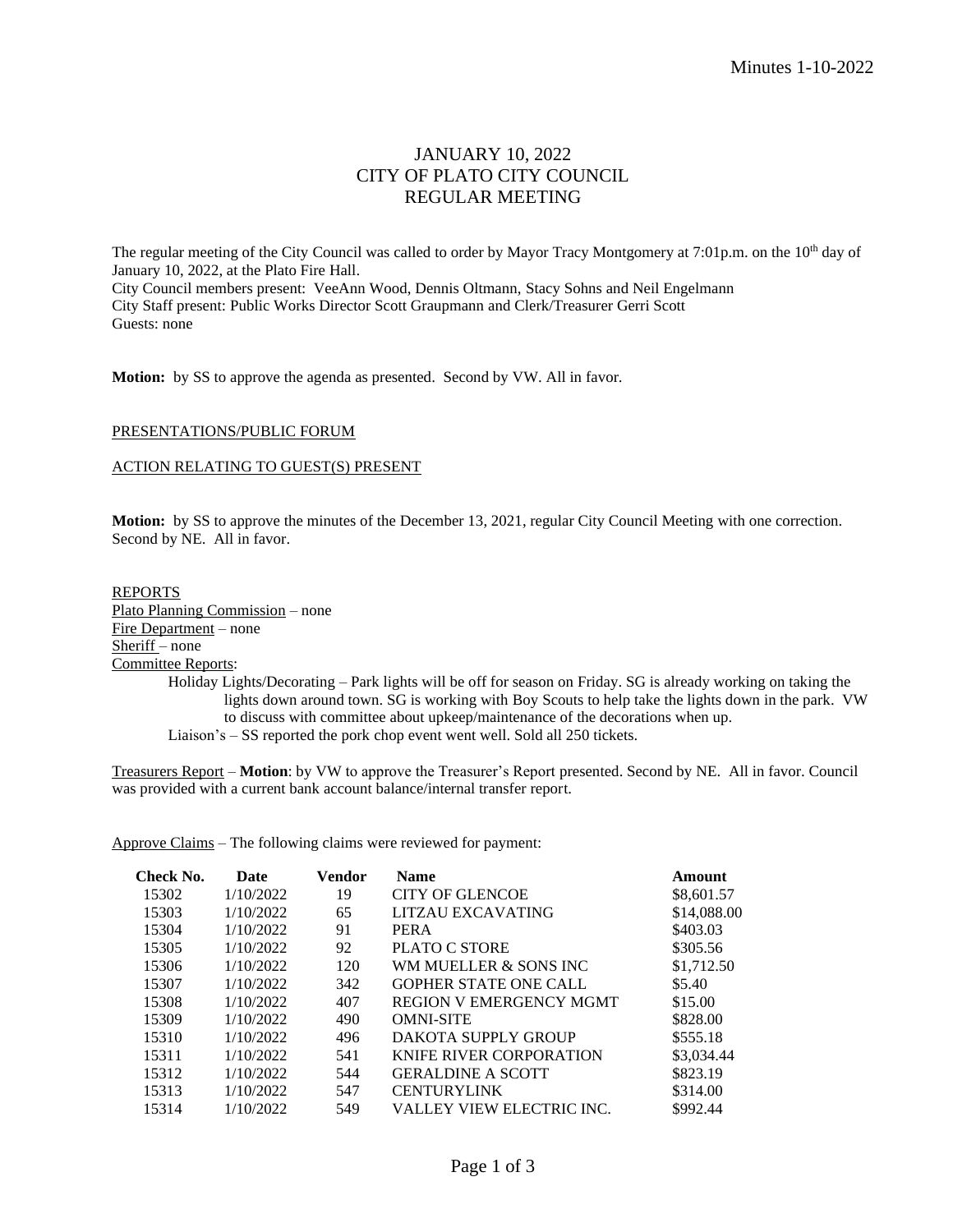| 15315            | 1/10/2022                   | 555 | <b>KEN'S EXCAVATION</b>                           | \$705.00     |  |  |
|------------------|-----------------------------|-----|---------------------------------------------------|--------------|--|--|
| 15316            | 1/10/2022                   | 562 | <b>GLENCOE FLEET SUPPLY</b>                       | \$14.99      |  |  |
| 15317            | 1/10/2022                   | 598 | <b>GRAUPMANN SCOTT</b>                            | \$1,409.31   |  |  |
| 15318            | 1/10/2022                   | 747 | REC-TECH OUTDOOR SOLUTIONS                        | \$219.32     |  |  |
| 15319            | 1/10/2022                   | 793 | HILGERS PLUMBING, HEATING                         | \$180.00     |  |  |
| 15320            | 1/10/2022                   | 797 | <b>CLABO THOMAS</b>                               | \$332.46     |  |  |
| 15321            | 1/10/2022                   | 798 | MN DEPARTMENT OF AGRICULTURE \$10.00              |              |  |  |
| 15322            | 1/10/2022                   | 828 | MUSCO SPORTS LIGHTING LLC                         | \$119,500.00 |  |  |
| FIRE DEPARTMENT: |                             |     |                                                   |              |  |  |
| 4133             | 1/10/2022                   | 92  | PLATO C STORE                                     | \$137.46     |  |  |
| 4134             | 1/10/2022                   | 453 | <b>CITY OF PLATO</b>                              | \$157.00     |  |  |
| 4135             | 1/10/2022                   | 809 | <b>BATTERIES + BULBS</b>                          | \$175.42     |  |  |
|                  | <b>INTERIM CLAIMS PAID:</b> |     |                                                   |              |  |  |
| 15288            | 12/28/2021                  | 79  | <b>CENTERPOINT ENERGY</b>                         | \$399.80     |  |  |
| 15289            | 12/28/2021                  | 88  | <b>XCEL ENERGY</b>                                | \$937.07     |  |  |
| 15290            | 12/28/2021                  | 91  | <b>PERA</b>                                       | \$492.93     |  |  |
| 15291            | 12/28/2021                  | 239 | <b>MCLEOD CO-OP POWER</b>                         | \$95.10      |  |  |
| 15292            | 12/28/2021                  | 491 | <b>OLTMANN DENNIS</b>                             | \$50.00      |  |  |
| 15293            | 12/28/2021                  | 504 | MINI BIFF, LLC                                    | \$126.99     |  |  |
| 15294            | 12/28/2021                  | 544 | <b>GERALDINE A SCOTT</b>                          | \$1,284.35   |  |  |
| 15295            | 12/28/2021                  | 585 | WOOD VEEANN                                       | \$50.00      |  |  |
| 15296            | 12/28/2021                  | 598 | <b>GRAUPMANN SCOTT</b>                            | \$1,409.42   |  |  |
| 15297            | 12/28/2021                  | 719 | SOHNS STACY L                                     | \$50.00      |  |  |
| 15298            | 12/28/2021                  | 720 | MONTGOMERY TRACY                                  | \$50.00      |  |  |
| 15299            | 12/28/2021                  | 732 | <b>VISA</b>                                       | \$255.14     |  |  |
| 15300            | 12/28/2021                  | 765 | ENGELMANN, NEIL                                   | \$50.00      |  |  |
| 15301            | 12/28/2021                  | 777 | TOSHIBA BUSINESS SOLUTIONS USA \$75.02            |              |  |  |
|                  | 1/2022                      |     | US Treasury (online) December payroll tax deposit | \$1,437.78   |  |  |
|                  | 1/2022                      |     | MN Department Revenue $-4th$ qtr withholding      | \$523.00     |  |  |
| FIRE DEPARTMENT: |                             |     |                                                   |              |  |  |
| 4128             | 12/28/2021                  | 79  | <b>CENTERPOINT ENERGY</b>                         | \$175.09     |  |  |
| 4129             | 12/28/2021                  | 453 | <b>CITY OF PLATO</b>                              | \$671.39     |  |  |
| 4130             | 12/28/2021                  | 600 | <b>EMERGENCY MED TRAINING SPEC</b>                | \$695.00     |  |  |
| 4131             | 12/28/2021                  | 715 | BRENDA SCHULTZ CLEANING SERV                      | \$300.00     |  |  |
| 4132             | 12/28/2021                  | 594 | <b>VOLUNTEER FFS' BENEFIT ASSN</b>                | \$215.00     |  |  |

**Motion:** NE approve payment of the above-stated claims with the addition of MNSPECT for \$934.46. Second by SS. All in favor.

#### UNFINISHED BUSINESS:

Extension of sewer service on  $4<sup>th</sup>$  Avenue SE – GS and SG are still exploring options

Brief discussion on 200 Main Street East complaint. City Attorney has been contacted. Complainant is exploring different options.

Discussion on the new drafts presented of the Public Works PTO policy and the Clerk/Treasurer PTO policy. **Motion:** by NE to adopt the Public Works PTO policy as presented. Second by SS. All in favor. **Motion:** by SS to adopt the Clerk/Treasurer PTO policy with one correction. Second by NE. All in favor.

# NEW BUSINESS:

**Motion:** by NE to accept the donation of \$1485 from the Howard Lemke family to be given to the Fire Department to be used for equipment. Second by VW. All in favor.

**Motion:** by NE to accept the donation of \$2500 from the Plato American Legion to be used for the floor in the Community Hall. Second by SS. All in favor.